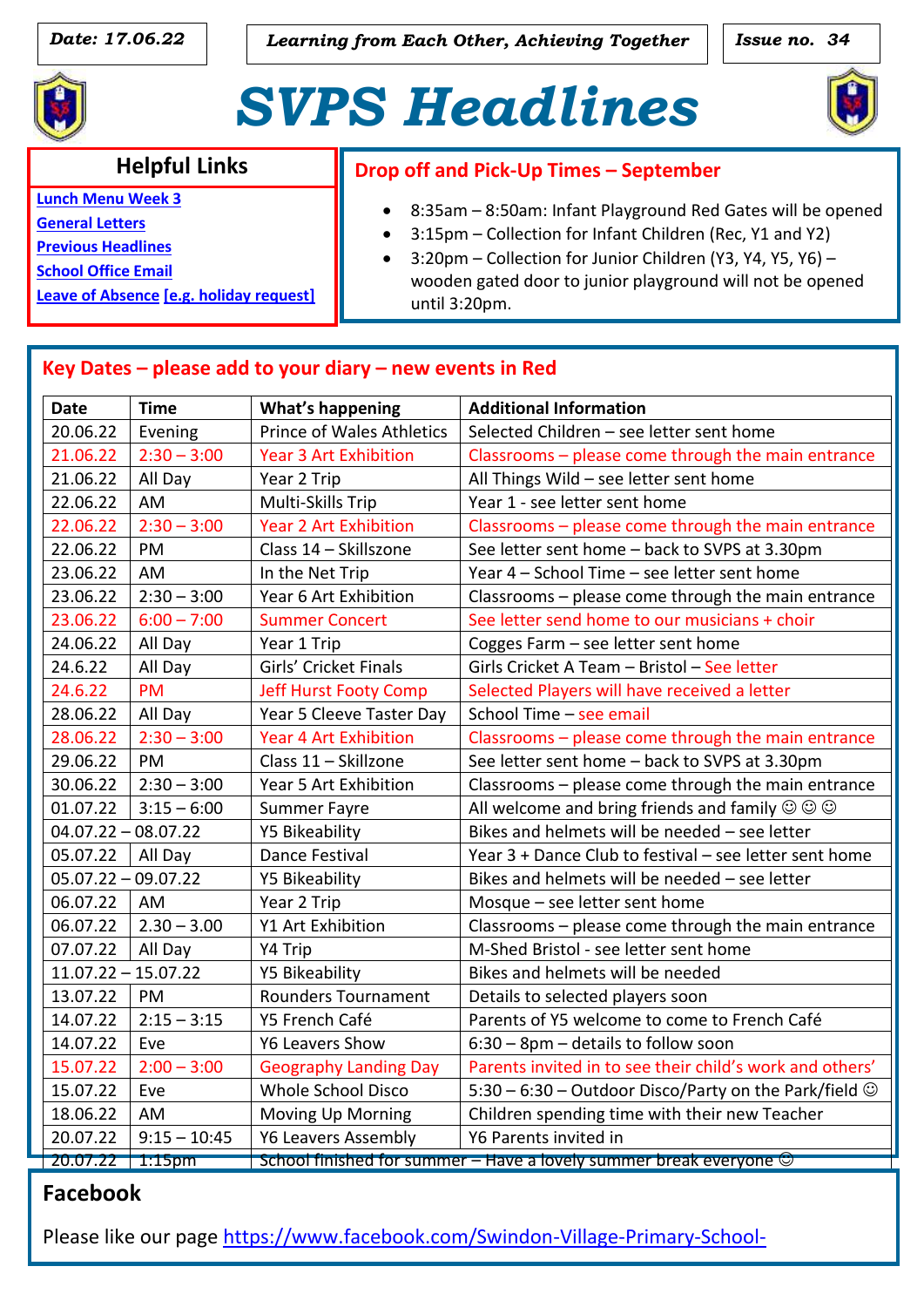### **\*\*\*\*\*\*\*\*MORE CRICKET NEWS \*\*\*\*\*\*\*\***

On Tuesday 14th June, we took part in a mixed cricket festival at Cheltenham Cricket Club. This was a lovely opportunity for some of our pupils to experience the great game of cricket, at a fantastic location, on a beautiful sunny day. We took an A and B team along.

Our B team played very well and were able to show off their batting, bowling and fielding skills they have learnt over the last few weeks. Although they were up against some strong opposition with pupils who play club cricket regularly, they did win one of their matches.

The A team were also able to demonstrate their skills and were up against some strong opposition too. They won all of their matches, and their passion and determination saw them through to the semifinals. Unfortunately, they didn't progress to the finals. We are pleased to say that they all conducted themselves very well. Even though they have only just started playing cricket and understanding the format they were still able to compete and enjoy the experience of representing their school playing in a cricket festival. Mr Philcox and Mrs Brown were very proud of them. Thank you to parents for dropping them off and picking up after the event.

Well done to: A Team- Seb, Frankie, Thomas, George, Lucas, and Ethan and the B Team- Szymon, Peter, Ellis, Viraaj, William, Ella and Victoria.  $\Box$  Mrs Brown  $\odot$ 



#### **New Uniform orders for September**



If you require uniform ready for September, you must make sure all orders are in by 6<sup>th</sup> July to guarantee a September delivery. School will be closed during the summer holidays therefore any orders after we break up will not be looked at until we return in September, and if not in stock, could leave you waiting a while for delivery.

You can order by completing the uniform order form (on our website or hardcopies are in the entrance hall) – all orders must be accompanied by payment in cash cheque.

Alternatively, you can order online through scopay. If you haven't yet registered and need a code, please contact Mrs Phelps in the school office.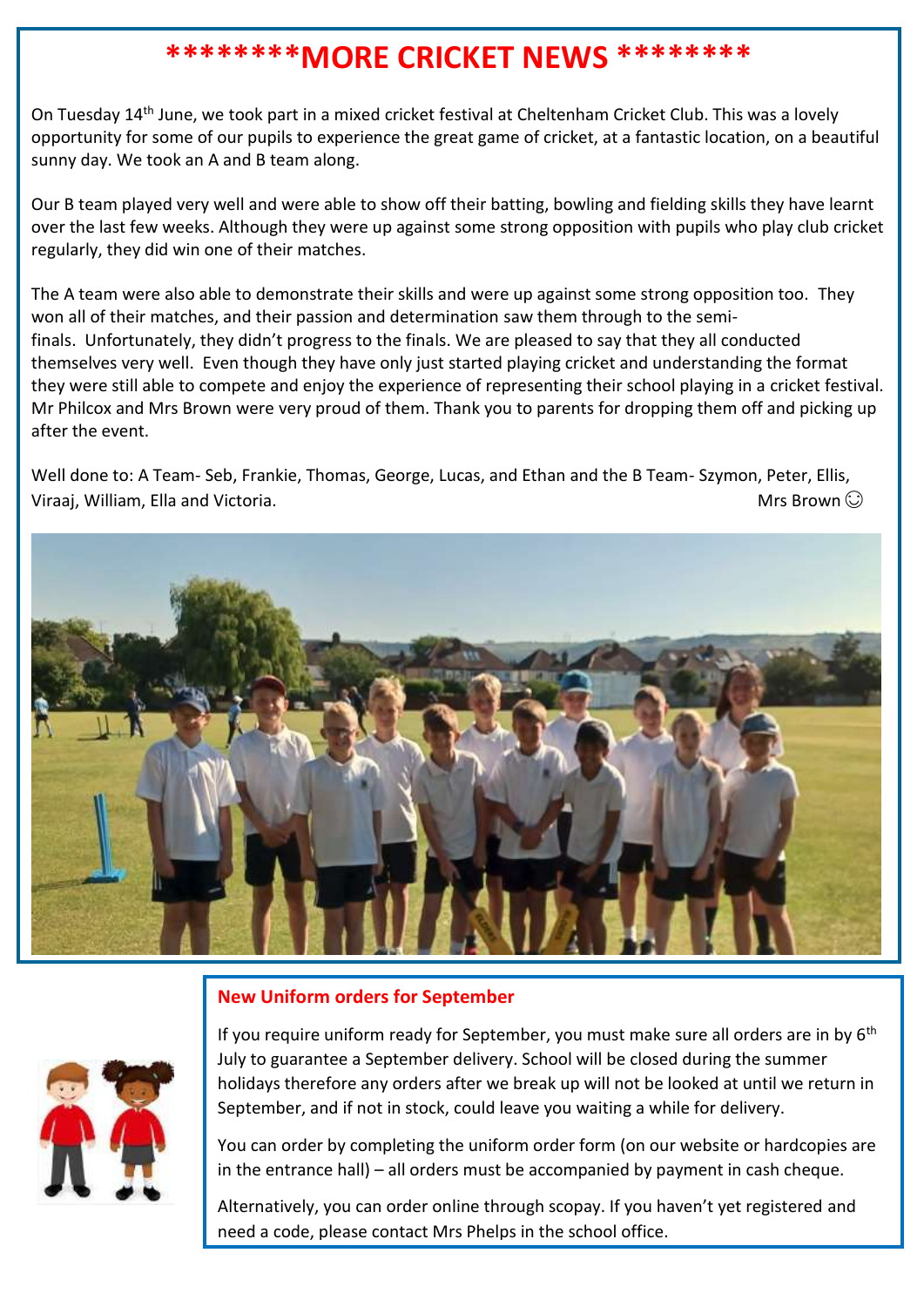